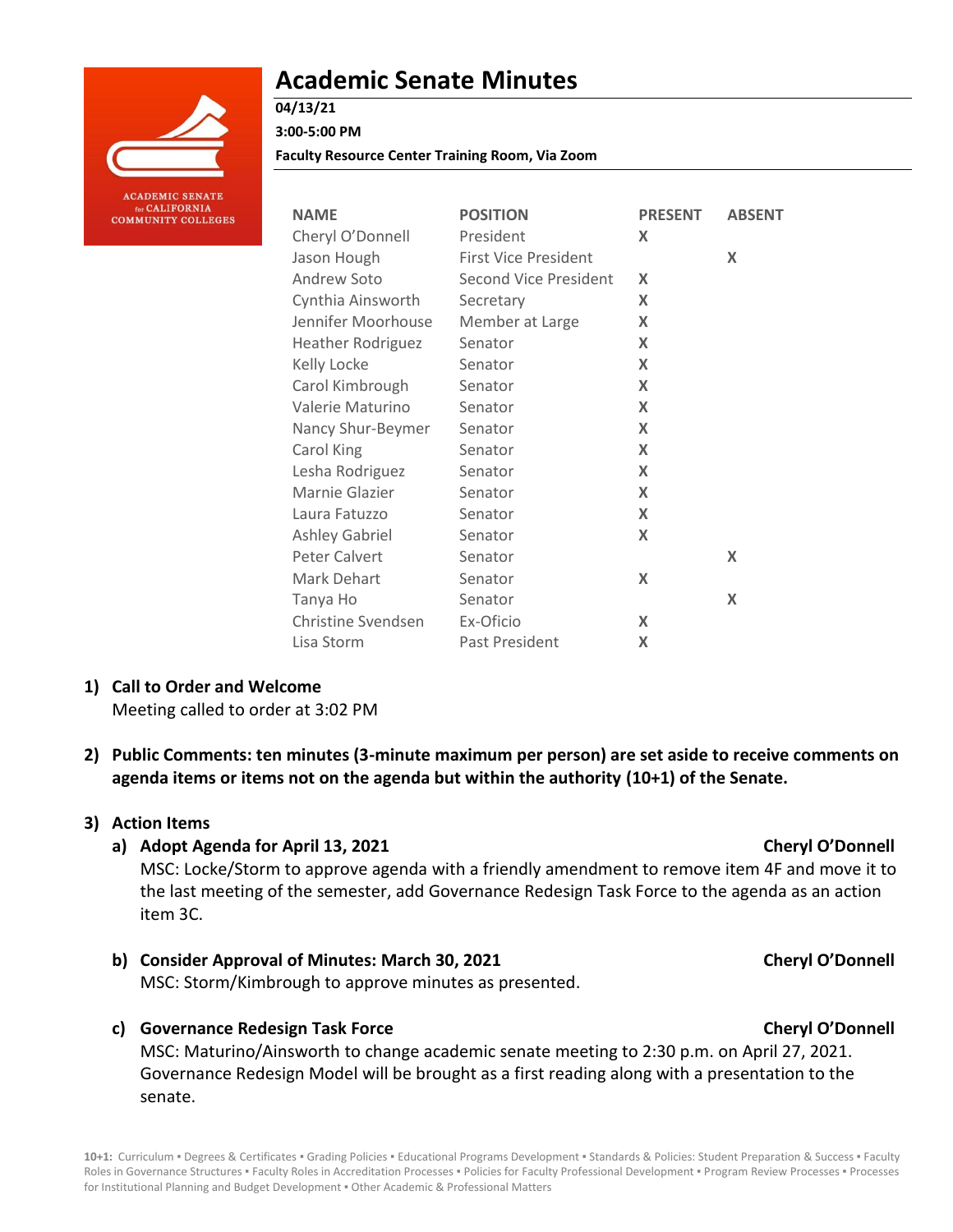### **4) Information Items**

### **a) Senate History Series, Episode 5 Kelly Locke**

Kelly continued with episode 5 of Senate History Series with emphasis on Equivalency to Min Quals. AB 1725 California Community College Certificates were replaced with minimum qualifications. In 2011 the Senate and the Board of Trustees approved changes in their policy to determine when an applicant for a faculty position, though lacking the exact degree or experience specified in the BOG Disciplines List and Title 5 as minimum qualifications, nevertheless does possess qualifications that are at least equivalent. The purpose behind it is to identify people who really have the qualification, even though it may not look like it when they put it on paper. Just as minimum qualifications are determined for disciplines, equivalency is also determined for disciplines. She shared an example with the senate to demonstrate that equivalency is determined for disciplines, not courses within a discipline.

The candidate claiming equivalent qualification is responsible for providing conclusive evidence. She mentioned we can make the process more transparent for those who are wanting to go through the equivalency process.

Equivalence to degree has two parts: 1) a broad cultural education, usually met by the GE requirement for any bachelor's or associate's degree 2) a detailed study of the discipline in breadth, depth, and rigor, usually met by course work required for the degree major. Our process requires a minimum number of college units.

Kelly shared links to resources available for more information on equivalency.

### **b) Presidential Task Force Update Jackie Cruz/Lisa Storm/Nina Vasquez**

Jackie began the presentation and update on the work the Presidential Task Force has done so far. She shared her personal experience and how Hartnell College is one of the main reasons her life has changed for the better. She presented the deep integration with guided pathways and how this task force is a support element to further accelerate the changes needed. She shared their purpose and explained what it is to be equity or racial justice oriented.

Nina Vasquez presented on the equity statement that the Student Success and Equity Committee came up with and have adopted as the center of their decisions and actions on the work that they are doing. The President's Task Force is wanting to honor the statement the Student Success and Equity Committee has come up with and is recommending to include it in a board resolution.

Jackie went on to present their approach and timeline, which is the tri-crosswalk response (CCCCO Call to Action, President's Task Force Framework, and Hartnell's Student Success Committee), developing and launching action items (Jan. 2021), research on current campus efforts and first level recommendations on institutional wide action plans and timelines for implementation (Feb – April 2021), courageous conversations campus-wide to share recommendations and gather input (May – Sept. 2021), final recommendations, implementation, assessment, data and metrics reviewed and reported to the college, chancellor's office and community annually. This task force will not end, it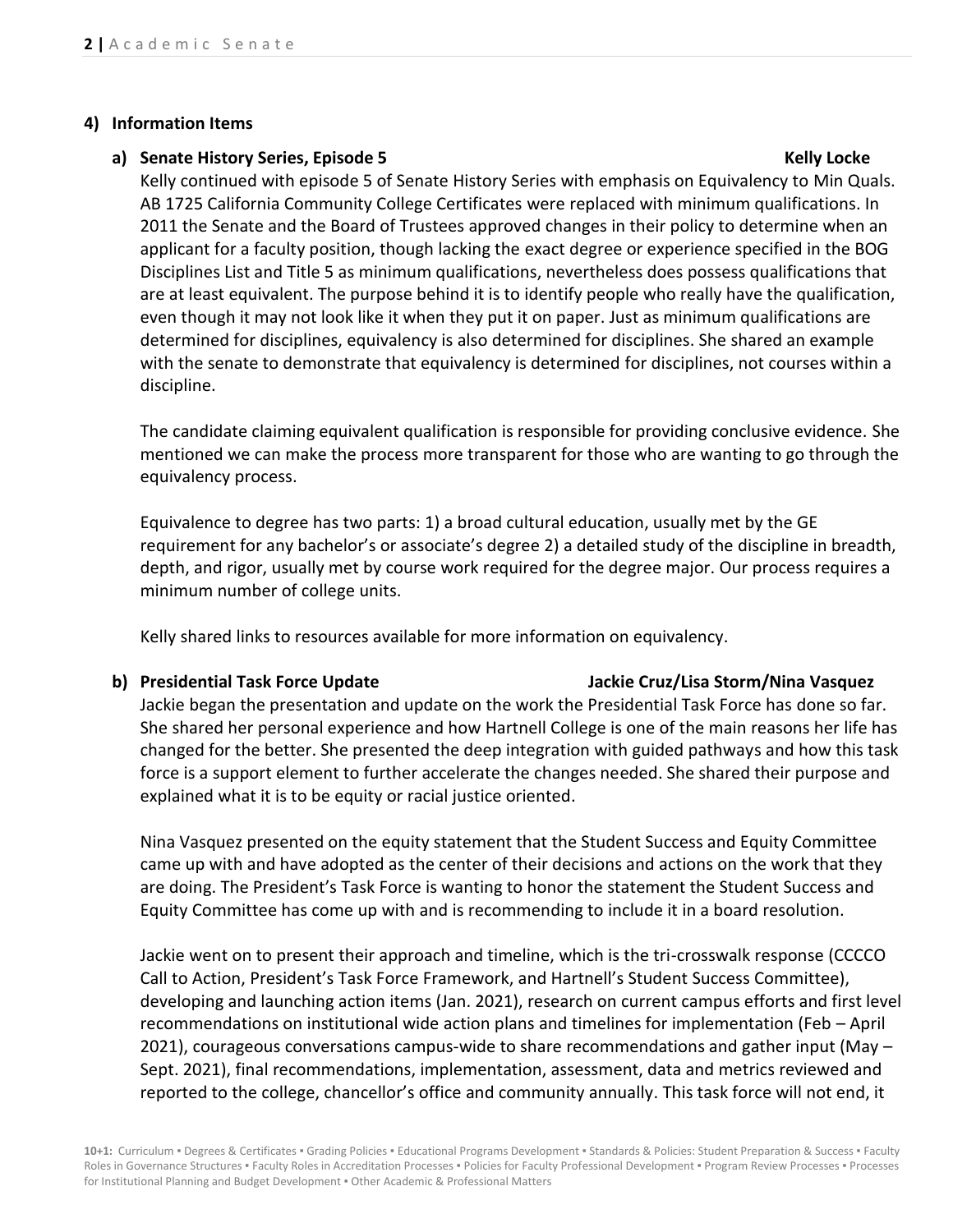will continue to be ambassadors to do the work and will continue to exist to ensure advocacy and change.

Lisa shared that her charge was to look at the classroom climate and do a review of first responder curriculum. After reviewing three different equity rubrics, equity lens, and Peralta's equity rubric the committee decided to start with a systemic use of the Student Success and Equity Committee's equity rubric and the Curriculum Committee's equity lens. Similar to the way we highlight courses that use zero cost textbooks, we want to identify equity minded courses so that students will see and be drawn to them. It is also recommended that we inform and promote new ethnic studies courses to students to fulfill the CSU requirement and supporting our students at a foundational level and completing transferrable courses at a lower cost. In addition, the task force recommends to enhance education for law enforcement officers and other first responders.

The Presidential Task Force's recommendation is to add equity to the Strategic Plan, Mission Statement, Vision Statement, and Value Statements. In order for the college to truly embrace equity and measure our progress and be accountable of our work, it needs to live at the highest level.

### **c) Anti-racism Townhall Update Jason Hough**

Cheryl reminded everyone of the Anti-Racism Town Hall taking place on April 20, 2021 from 2-3PM. She encouraged senators to attend.

## **d) CRD Guided Pathways Technical Assistance Meeting Cheryl O'Donnell**

Cheryl gave an update on the meeting that she and Jason had with the Vice President of the ASCCC and Jeff Hernandez on April  $5<sup>th</sup>$ . A lot of campuses throughout the state are reaching out to them due to moving into the implementation stage of Guided Pathways. They have been invited to the next academic senate meeting to give a presentation and answer questions the senate may have. Cheryl shared her enthusiasm on having the presentation and guidance and direction from the ASCCC.

# **e) Senate 10+1 Items Moving Forward Cheryl O'Donnell**

Cheryl discussed the 10+1 items as they pertain to the Senate. She specifically touched on items 8, 9 and 11 and talked a little bit on how it seems that throughout the years for different reasons Senate's overview of some 10+1 items have slipped away. As an example, she talked about the current PPA process and the need to examine bringing back a PPA committee. It could be possible that this committee would merge with the O & A committee. Although it isn't something that is going to happen overnight, we do want to start thinking of these key things that senate is responsible for.

**f) Faculty IT Concerns: Report out on meeting Jennifer Moorhouse/Lisa Storm with IT and Admissions & Records**

Item moved to future meeting.

# **g) Spring Plenary: Resolutions and Sessions Cheryl O'Donnell**

Cheryl shared that 10 senators are attending Plenary, Thurs-Friday, April 15 and 16. She encouraged the senators to look at sessions and see which ones are of interest to help strengthen their knowledge and insight so they could bring information back to campus.